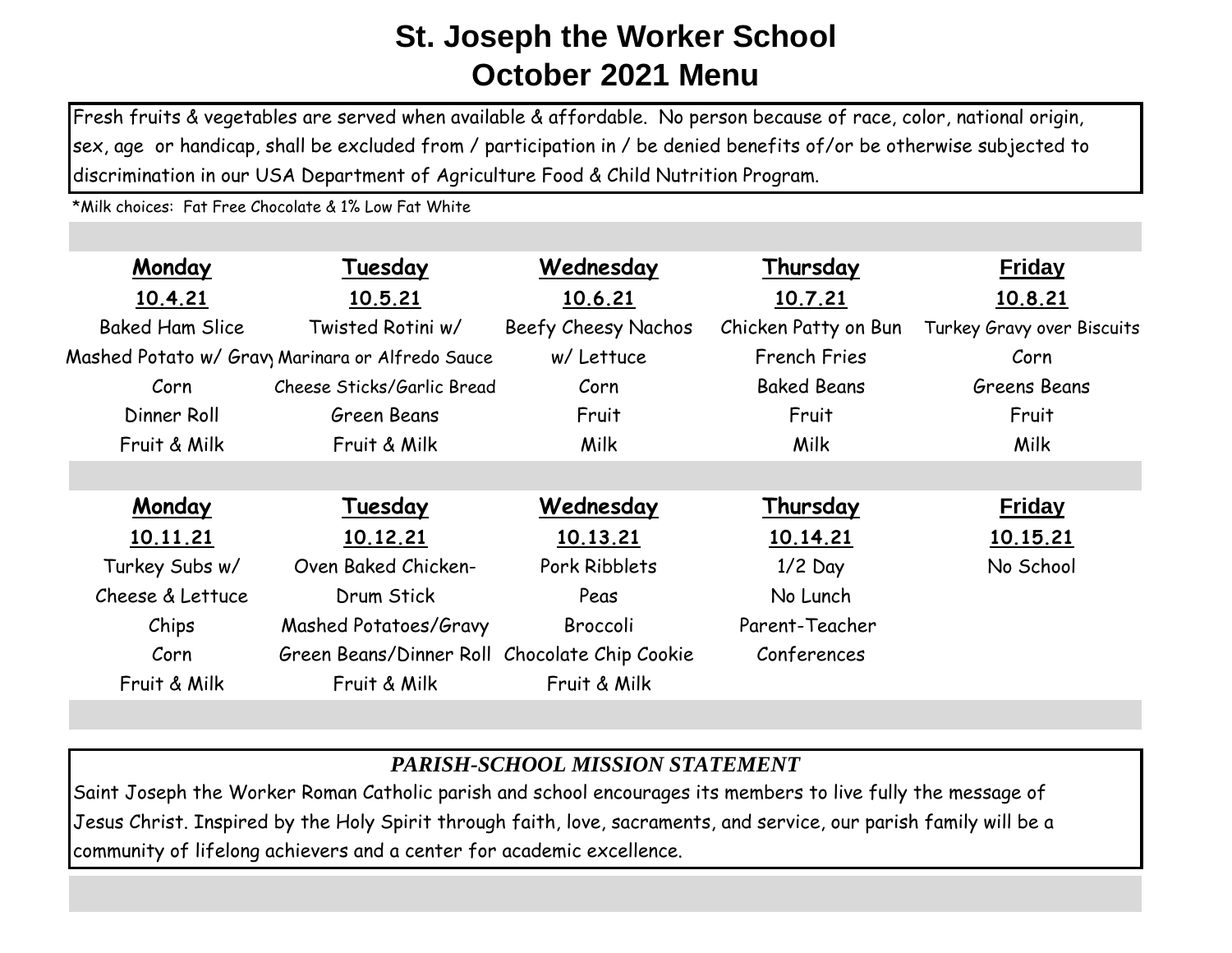| Monday                       | Tuesday                                         | Wednesday                     | Thursday             | <b>Friday</b>                   |
|------------------------------|-------------------------------------------------|-------------------------------|----------------------|---------------------------------|
| 10.18.21                     | 10.19.21                                        | 10.20.21                      | 10.21.21             | 10.22.21                        |
| Pepperoni French Bread Pizza | <b>Breaded Chicken Strips</b>                   | Sloppy Joe                    | Taco's w/            | Corn Dogs                       |
| Mixed Green Salad            | Tater Tots                                      | <b>French Fries</b>           | Meat/Cheese/Lettuce  | Macroni & Cheese                |
| Green Beans                  | Corn                                            | <b>Baked Beans</b>            | Corn                 | Broccoli                        |
| Fruit                        | Dinner Roll                                     | Fruit                         | Cookie               | Green Beans                     |
| <b>Milk</b>                  | Fruit & Milk                                    | Milk                          | Fruit & Milk         | Fruit & Milk                    |
|                              |                                                 |                               |                      |                                 |
| Monday                       | Tuesday                                         | Wednesday                     | Thursday             | <b>Friday</b>                   |
| 10.25.21                     | 10.26.21                                        | 10.27.21                      | 10.28.21             | 10.29.21                        |
| Chicken Nuggets              | Spaghetti                                       | Tomato or Chicken Noodle Soup | Coney Dog or Hot Dog | Pancakes or French Toast Sticks |
| <b>Tater Tots</b>            | Mozzarella Cheese Stick Grilled Cheese Sandwich |                               | <b>French Fries</b>  | Sausage Links                   |
| Corn                         | Garlic Bread                                    | Mixed Salad                   | <b>Baked Beans</b>   | <b>Hash Browns</b>              |
| Muffin                       | Green Beans                                     | Fruit                         | Fruit                | Corn                            |
| Fruit & Milk                 | Fruit & Milk                                    | Milk                          | Milk                 | Fruit & Milk                    |
|                              |                                                 |                               |                      |                                 |

## **USDA Nondiscrimination Statement**

The U.S. Department of Agriculture (USDA) prohibits discrimination against its customers, employees, and applicants for employment on the bases of race, color, national origin, age, disability, sex, gender identity, religion, reprisal and, where applicable, political beliefs, marital status, familial or parental status, sexual orientation, or if all or part of an individual's income is derived from any public assistance program, or protected genetic information in employment or in any program or activity conducted or funded by the Department. (Not all prohibited bases will apply to all programs and/or employment activities.)

If you wish to file a Civil Rights program complaint of discrimination, complete the USDA Program Discrimination Complaint Form, found online

at http://www.ascr.usda.gov/complaint\_filing\_cust.html, or at any USDA office, or call (866) 632-9992 to request the form. You may also write a letter containing all of the information requested in the form. Send your completed complaint form or letter to us by mail at U.S. Department of Agriculture, Director, Office of Adjudication, 1400 Independence Avenue, S.W., Washington, D.C. 20250-9410, by fax (202) 690-7442 or email at program.intake@usda.gov.

Individuals who are deaf, hard of hearing, or have speech disabilities and wish to file either an EEO or program complaint please contact USDA through the Federal Relay Service at (800) 877-8339 or (800) 845-6136 (in Spanish).

Persons with disabilities who wish to file a program complaint, please see information above on how to contact us by mail directly or by email. If you require alternative means of communication for program information (e.g., Braille, large print, audiotape, etc.) please contact USDA's TARGET Center at (202) 720-2600 (voice and TDD). USDA is an equal opportunity provider and employer.